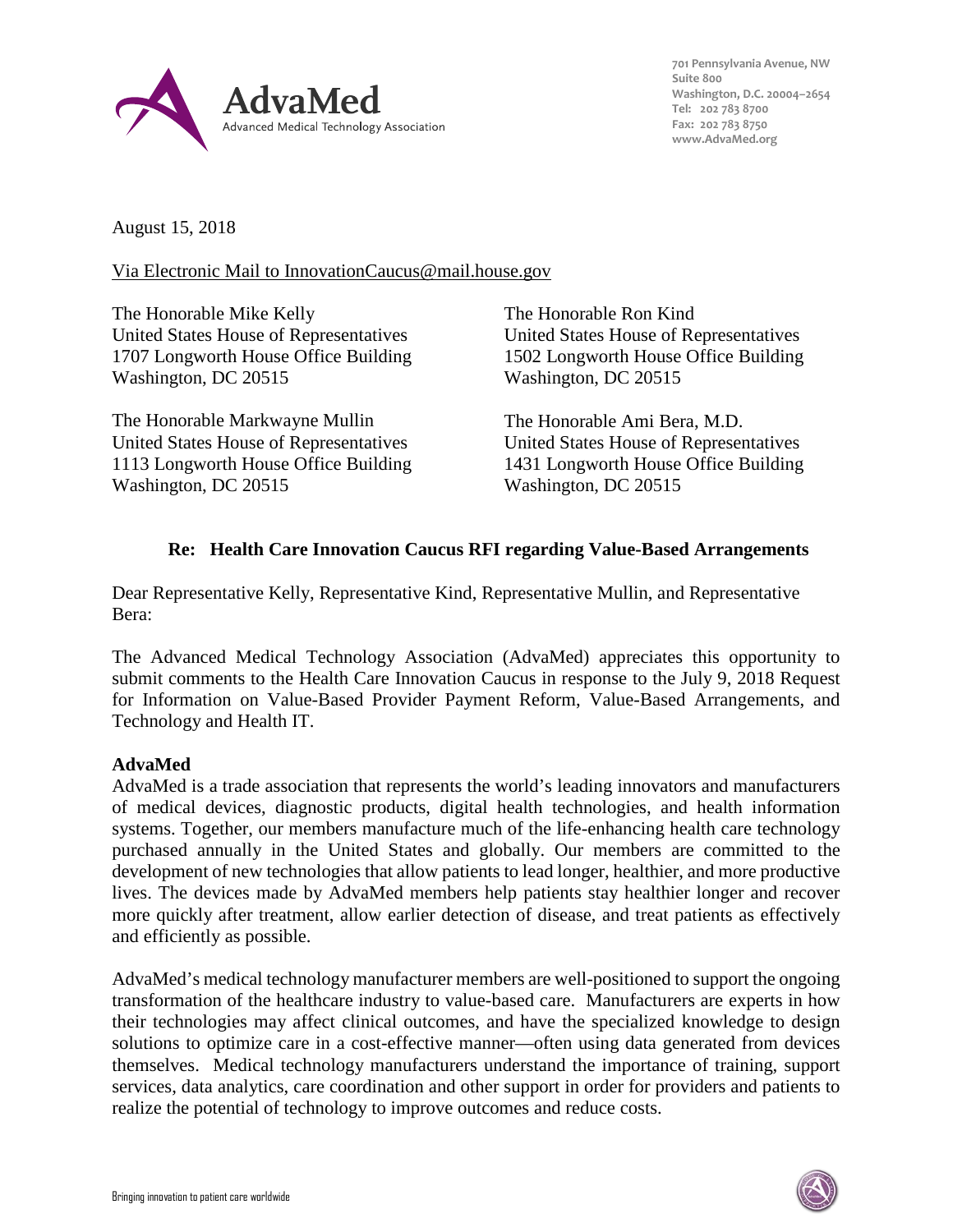Health Care Innovation Caucus August 15, 2018 Page 2 of 7



AdvaMed supports a legal framework that protects patients and the federal health care reimbursement programs from fraud and abuse. Our member companies further recognize the importance of ensuring ethical interactions between medtech companies and providers so that medical decisions are centered on the best interests of the patient. That is why AdvaMed developed a Code of Ethics<sup>[1](#page-1-0)</sup> (also known as the ["AdvaMed Code"](https://www.advamed.org/sites/default/files/resource/112_112_code_of_ethics_0.pdf)) to distinguish beneficial interactions from those that may inappropriately influence medical decision-making.

# **WHAT ARE SOME OF THE BARRIERS TO VALUE-BASED ARRANGEMENTS FOR DRUGS, DEVICES, AND THERAPIES IN MEDICARE AND MEDICAID?**

From the medtech industry's perspective, the primary barrier to broader engagement in patientcentered, Value-Based Arrangements (VBAs) is the deterring effect of the Federal Anti-Kickback Statute along with the narrow scope and outdated design of the existing regulatory safe harbors, which were designed for a fee-for-service/product (volume-based) framework. Our use of the term "Value-Based Arrangement" is limited to outcomes-based or results-based contracts, which are built around shared accountability for clinical outcomes and cost.

The Federal Anti-Kickback Statute (AKS) proscribes the knowing and willful offer, payment, solicitation, or receipt of any remuneration (directly or indirectly, overtly or covertly, in cash or in kind) in return for or to induce a referral of services or goods payable in whole or in part by a Federal health care program.<sup>[2](#page-1-1)</sup> Congress enacted the AKS in 1972, in the context of Medicare's then-retrospective reimbursement system. In a fee-for-service/product environment, the AKS was intended to discourage overutilization of Medicare-reimbursed items and services by prescribers motivated by their own financial interest.<sup>[3](#page-1-2)</sup> Congress was further concerned with: (1) possible harm to beneficiaries; (2) increased Medicare and Medicaid costs; and (3) the potential of kickbacks to freeze competing suppliers from the system, mask the possibility of government price reductions, and misdirect program funds.<sup>[4](#page-1-3)</sup> The Anti-Kickback Statute originally prohibited only "bribes and kickbacks,"<sup>[5](#page-1-4)</sup> but Congress extended its reach in 1977 by substituting "any remuneration" for the "bribes and kickbacks" language<sup>[6](#page-1-5)</sup> and increasing the severity of the penalties from a misdemeanor to a felony.[7](#page-1-6)

<span id="page-1-0"></span><sup>&</sup>lt;sup>1</sup> AdvaMed Code of Ethics on Interactions with Health Care Professionals, [https://www.advamed.org/sites/default/files/resource/112\\_112\\_code\\_of\\_ethics\\_0.pdf](https://www.advamed.org/sites/default/files/resource/112_112_code_of_ethics_0.pdf)

<span id="page-1-1"></span><sup>2</sup> 42 U.S.C. § 1320a-7b(b)

<span id="page-1-2"></span><sup>3</sup> 59 Washington & Lee Law Review 3/1/02 (The Medicare Anti-Kickback Statute: In Need of Reconstructive Surgery for the Digital Age), citing Jost  $\&$  Davies "The Law of Medicare and Medicaid Fraud and Abuse" 100 (2001-02 ed. 2000) (listing concerns that "patients will suffer, program funds will be unnecessarily depleted, and taxpayer dollars will be wasted" if kickbacks are permitted).

<span id="page-1-3"></span><sup>4</sup> See 56 Fed. Reg., 35952 (July 29, 1991) (original safe harbors, citing United States v. Ruttenberq, 625 F.2d 173, 177, n.9 (7th Cir. 1980)).

<span id="page-1-4"></span> $5$  Social Security Amendments of 1972, Pub. L. No. 92-603, § 242(b), 86 Stat. 1329,1419 (1972) (codified as amended at 42 U.S.C. § 1320a-7b (1994))

<span id="page-1-5"></span><sup>6</sup> Medicare and Medicaid Anti-Fraud and Abuse Amendments of 1977, Pub. L. No. 95-142, 91 Stat. 1175 (1977)

<span id="page-1-6"></span><sup>7</sup> See Pub. L. 95-142, 91 Stat. 1175 (1977).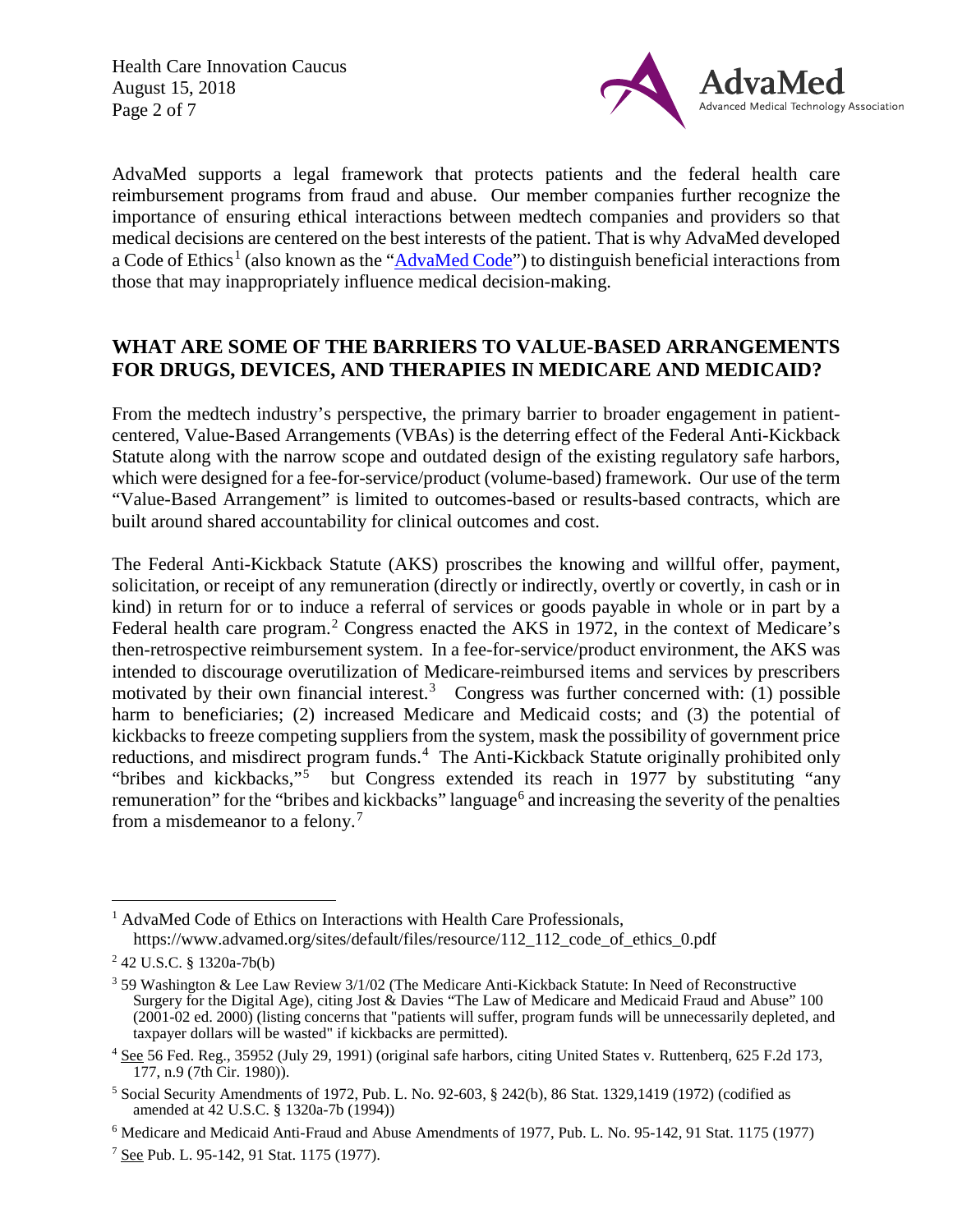Health Care Innovation Caucus August 15, 2018 Page 3 of 7



Aspects of VBAs at tension with the AKS include:

- (1) the services that must be bundled in to develop and operationalize the VBA (e.g., data collection, tracking, analysis, reporting);
- (2) the services and technologies that are a part of the solution to achieve the targeted outcome (e.g., care coordination, monitoring, optimizing care pathways, and technology integration to help clinicians make needed interventions); and
- (3) elements of the outcomes-based pricing (e.g., front end discounts, rebates, performance payments, and penalty payments) and outcomes-based warranties (e.g., rebates and providing complimentary or alternative services when a warranted outcome is not achieved).

Each of these aspects of VBAs can be considered to have value that encourages or rewards the use of a medtech product.

Even in the fee-for-service/product (volume-based) context, Congress recognized that the expansive reach of the AKS created uncertainty as to which routine commercial arrangements are permitted,<sup>[8](#page-2-0)</sup> and it excluded certain types of payments from consideration by the statute, including discounts.<sup>[9](#page-2-1)</sup> However, when the Office of Inspector General (OIG) promulgated final implementing regulations, the "safe harbor" for discounts/rebates was very narrowly drawn.

OIG recognized in its December 2016 safe harbor rulemaking that "[t]he transition from volume to value-based and patient-centered care requires new and changing business relationships among health care providers," and assured that "we will use our authorities, as appropriate, to promote arrangements that fulfill the goals of better care and smarter spending." $\frac{10}{10}$  Both the Inspector General and the Chief Counsel to the Inspector General have also indicated that OIG is interested in exploring ways to permit greater flexibility for value-based arrangements, while still guarding against the problems that the fraud and abuse laws were designed to prevent.

AdvaMed and other commenters requested OIG to create new safe harbors or revise existing safe harbors to accommodate value-based arrangements because the breadth of the anti-kickback statute is inappropriately deterring manufacturers, providers, payors and others in the health care industry from engaging in beneficial value-based arrangements to help improve care, reduce costs and improve the patient experience. As we and other commenters have pointed out, many of the barriers faced by parties desiring to enter into value-based arrangements stem from provisions

<span id="page-2-0"></span><sup>&</sup>lt;sup>8</sup> See S. REP. 100-109, 27, 1987 U.S.C.C.A.N. 682, 707-08 ("It is the understanding of the Committee that the breadth of this statutory language has created uncertainty among health care providers as to which commercial arrangements are legitimate, and which are proscribed. The Committee bill therefore directs the Secretary, \*\*708 in consultation with the Attorney General, to promulgate regulations specifying payment practices that will not be subject to criminal prosecution under the new section 1128B(b) and that will not provide a basis for exclusion from participation in Medicare or the State health care programs under the new section 1128(b)(7).")

<span id="page-2-1"></span><sup>9</sup> 42 U.S.C. § 1320a-7b(b)(3).

<span id="page-2-2"></span><sup>&</sup>lt;sup>10</sup> "Medicare and State Health Care Programs: Fraud and Abuse; Revisions to the Safe Harbors Under the Anti-Kickback Statute and Civil Monetary Penalty Rules Regarding Beneficiary Inducements," 81 Fed. Reg. 88368, 88370 (Dec. 7, 2017).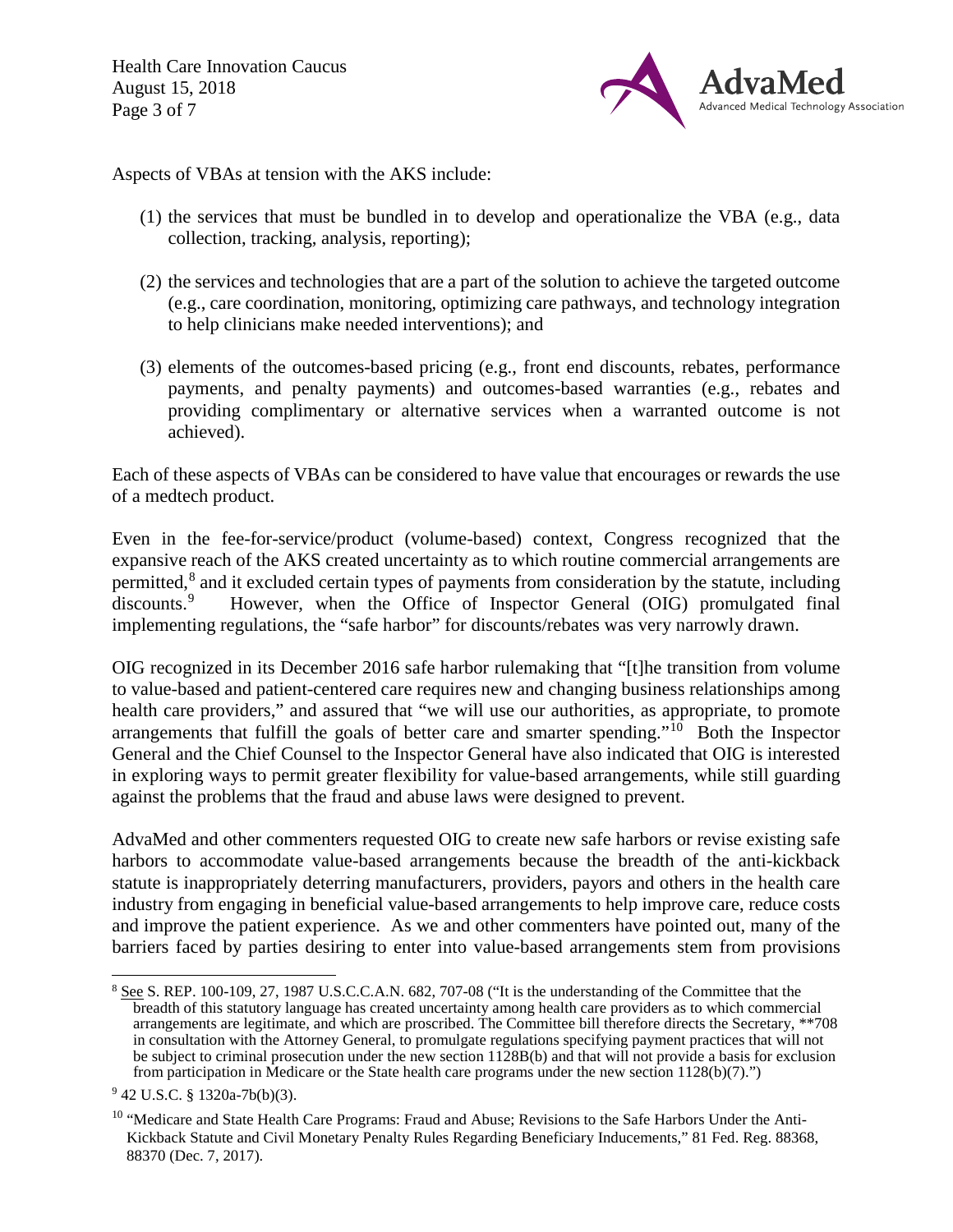Health Care Innovation Caucus August 15, 2018 Page 4 of 7



contained in existing safe harbors that have not been updated to accommodate new and innovative technologies or clearly and appropriately take into account the numerous changes in health care payment and reimbursement occurring since they were originally adopted. Thus, the existing safe harbors effectively discourage progressive arrangements and undermine the general trend toward value-based health care.

For example, numerous provisions of the discount safe harbor are focused on making sure that buyers which report their costs on a cost report appropriately reflect the discounted price on such report. While such a requirement may have made sense when the discount safe harbor was originally adopted, the reality of today's reimbursement system is that it is extremely rare for providers to be paid based upon their costs, even where they continue to report such costs on a cost report. As such, the fraud and abuse risks stemming from incorrect reporting of such costs are much less significant than they once were. Even so, the discount safe harbor continues to contain provisions that could be interpreted to exclude from protection discounts under various valuebased pricing arrangements to which these criteria are not applicable or for which these criteria cannot be satisfied. For example, a cost-reporting buyer must earn a discount "based on purchases of that same good or service bought within a single fiscal year of the buyer," and the buyer must "claim the benefit of the discount in the fiscal year in which the discount is earned or the following year."<sup>11</sup> It may not be possible to satisfy these criteria for an outcomes-based rebate that is determined to be payable more than a year after a buyer's purchase of the relevant product, due to the need to measure patients' clinical outcomes over a longer timeframe. Due to these and similar limitations on the discounts that qualify for safe harbor protection, parties may decide that the benefits of entering into such arrangements do not outweigh the risks of potentially being accused of violating the anti-kickback statute, with enormous potential liabilities under the False Claims Act, as a consequence of doing so.<sup>12</sup> Such decisions are particularly unfortunate where patients and/or the health care system as a whole could stand to greatly benefit from the value-based proposal in question.

Other existing safe harbors also inhibit beneficial value-based arrangements. For example, the warranty safe harbor precludes a seller from paying providers for "any medical, surgical, or hospital expense incurred by a beneficiary other than for the cost of the item itself." This requirement could be read to preclude sellers from agreeing to pay for an alternative therapy (e.g., surgery) if a warranted clinical outcome from using the manufacturer's product were not achieved—clearly at odds with the goals of value-based care. Indeed, a manufacturer putting such an arrangement into place could face allegations that it has violated the anti-kickback statute (and, as a result, the False Claims Act) simply because of having stood behind its product through such a warranty.

In addition to aspects of the existing safe harbors that are out-of-date, we note that many courts' treatment of certain safe harbor requirements has further confused the issues, compounding the risk for our member companies. For example, in one case, a Federal district court declined to apply the discount safe harbor to protect discounts provided by a manufacturer to a buyer/supplier

<span id="page-3-0"></span> $11$  42 C.F.R. § 1001.952(h)(1)(ii).

<span id="page-3-1"></span> $12$  Other aspects of the discount safe harbor which inappropriately prevent value-based pricing arrangements are detailed in the letter we submitted last year, as well as in other commenters' letters.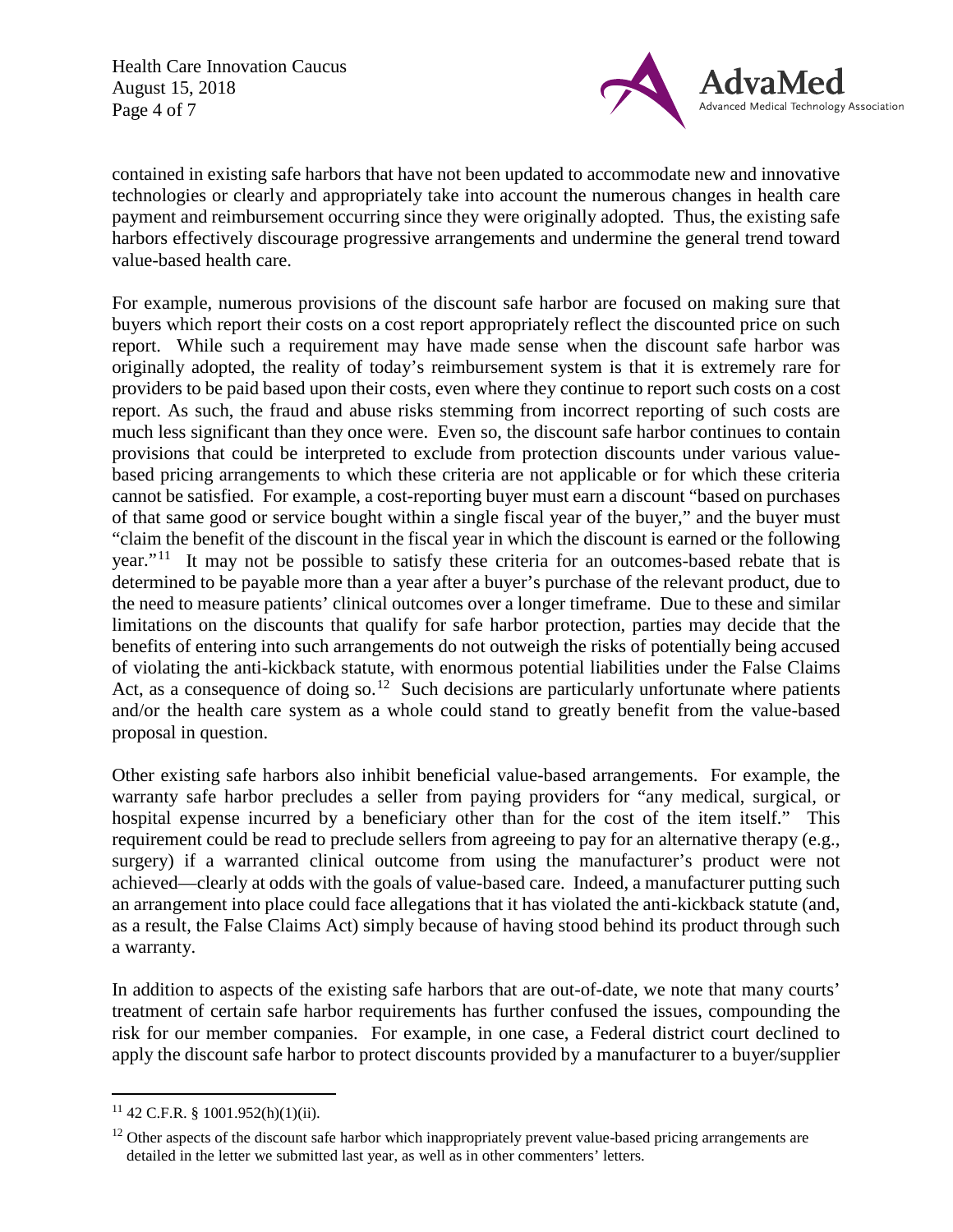Health Care Innovation Caucus August 15, 2018 Page 5 of 7



because there was no showing "that [the buyer] has provided certain information concerning the discounts to a government agency pursuant to its request"—even though there had been no allegation that any governmental agency had ever made such a request, as necessary to trigger such disclosure obligation for the charge-based buyer at issue under the discount safe harbor.<sup>[13](#page-4-0)</sup> Similar cases have been noted by other commenters. [14](#page-4-1)

# **WHAT ROLE SHOULD MEDICARE PLAY IN CREATING VALUE-BASED ARRANGEMENTS AND ENCOURAGING MANUFACTURERS, PAYERS AND PROVIDERS TO TAKE ON RISK?**

### **I. Prioritize the creation of new value-based AKS safe harbors that can integrate all contributors to health care into value-based arrangements.**

To maximize the potential of value-based health care, a goal that is shared among lawmakers, industry, and consumers of health care alike -- we need to integrate all of the contributors to health care, including medtech manufacturers, who can play a pivotal role in delivering solutions to help physicians and hospitals meet the triple aim of achieving better outcomes, lowering costs, and improving the patient experience. The Administration should prioritize the OIG's development of value-based safe harbors in its work plan and allocate additional resources to the OIG if needed to accomplish this.

In response to last year's OIG annual solicitation for new or revised safe harbors, AdvaMed and several other commenters submitted comments identifying various appropriate and beneficial arrangements to provide value-based care that require greater clarity and certainty than what current fraud and abuse laws provide.<sup>15</sup> In AdvaMed's case, we proposed text for two new safe harbors for value-based arrangements: one relating to value-based pricing arrangements, and the other to value-based warranty arrangements<sup>[16](#page-4-3)</sup> These are revised versions of the two safe harbors that we proposed in 2017.<sup>17</sup> These proposed AKS Safe Harbors would protect arrangements where contributors to health care can share accountability for achieving clinical outcomes and the total cost of care for a patient or population. Our submission of proposed text for these new safe harbors was intended to provide concrete criteria that, if satisfied, would allow interested parties to engage

<span id="page-4-0"></span><sup>&</sup>lt;sup>13</sup> *United States ex rel. Herman et al. v. Coloplast Corp. et al., C.A. No.* 11-12131-RWZ, Opinion and Order at 3 (D. Mass, Aug. 24, 2016).

<span id="page-4-1"></span><sup>14</sup> See, *e.g.,* letter of the Pharmaceutical Research and Manufacturers of America, dated Feb. 27, 2017, submitted to OIG via Regulations.gov in response to last year's annual solicitation, at 5-6, *available at*  [https://www.regulations.gov/document?D=HHSIG-2017-0001-0007.](https://www.regulations.gov/document?D=HHSIG-2017-0001-0007) 

<span id="page-4-2"></span><sup>15</sup> *See, e.g.*, AdvaMed letter dated Feb. 26, 2018, submitted via Regulations.gov, *available at* [https://www.advamed.org/sites/default/files/resource/advamed\\_2018\\_aks\\_safe\\_harbor\\_proposals\\_for\\_value](https://www.advamed.org/sites/default/files/resource/advamed_2018_aks_safe_harbor_proposals_for_value-based_arrangements_0.pdf)based arrangements 0.pdf.

<span id="page-4-3"></span><sup>&</sup>lt;sup>16</sup> We also noted that we were also open to modifying existing safe harbors as an alternative way to clarify the regulatory status of beneficial value-based arrangements and reduce current barriers inhibiting the adoption of such arrangements. We remain open to either approach.

<span id="page-4-4"></span><sup>17</sup> AdvaMed letter dated Feb. 27, 2017, submitted via Regulations.gov, *available at* https://www.advamed.org/sites/default/files/resource/advamed\_letter\_to\_oig\_re\_aks\_safe\_harbor\_proposals\_for [value-based\\_arrangements\\_20170227.pdf](https://www.advamed.org/sites/default/files/resource/advamed_letter_to_oig_re_aks_safe_harbor_proposals_for_value-based_arrangements_20170227.pdf)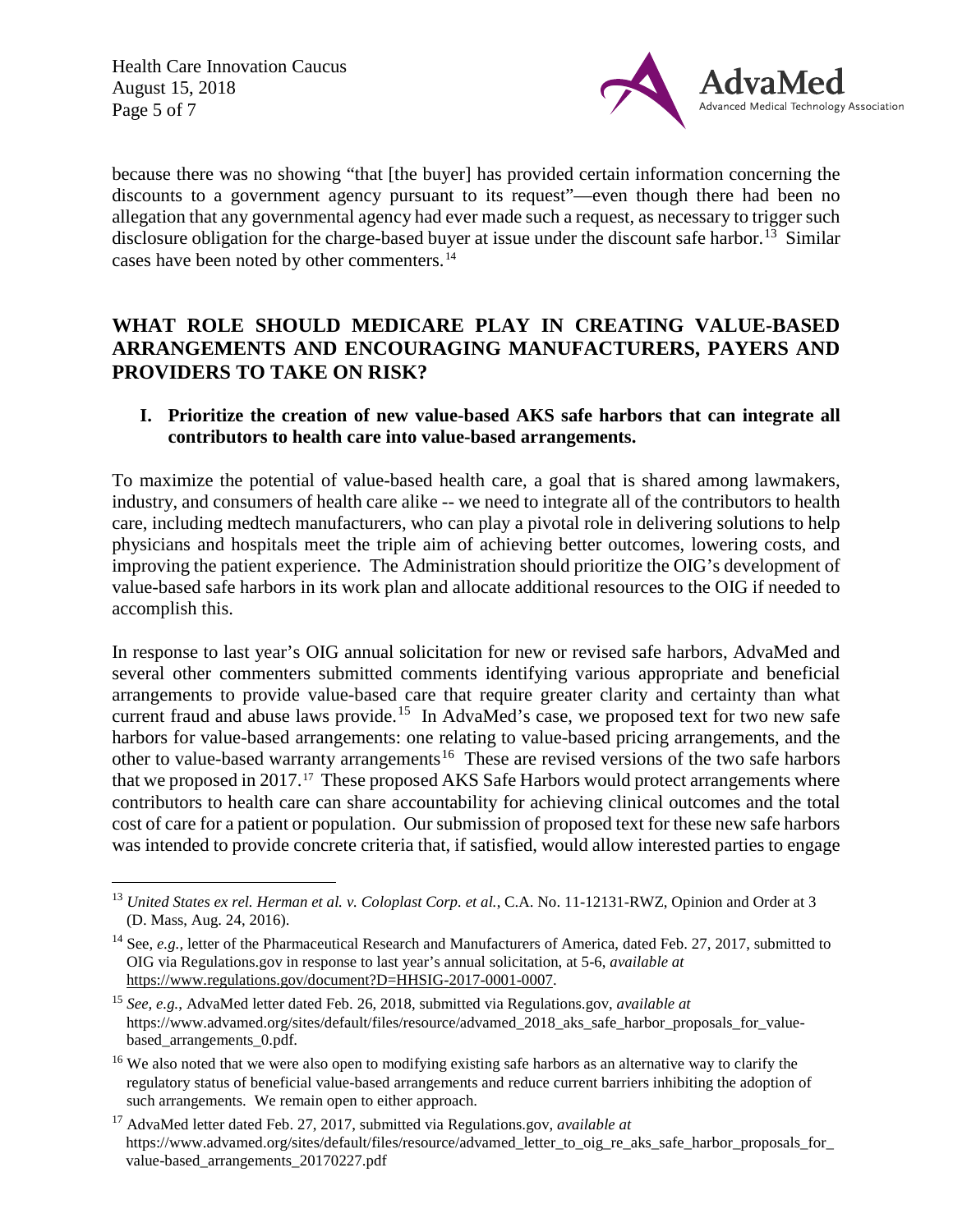Health Care Innovation Caucus August 15, 2018 Page 6 of 7



in such arrangements, subject to appropriate fraud and abuse safeguards. Notably, while the safe harbors we proposed would be available to manufacturers, they would also be open to other buyers and sellers of items and services reimbursable under Federal health care programs, including payors such as Medicare Advantage and Part D plans. AdvaMed appreciates the interest that OIG expressed in our proposals, and its willingness to discuss them further.

The AdvaMed proposed Value-Based Pricing Arrangements Safe Harbor would allow for price adjustment (e.g., front end discount, rebate, performance / incentive payment) based on the achievement of a measurable outcome (clinical, cost or patient experience). Our proposed Value-Based Warranty Safe Harbor would allow manufacturers of products to make certain clinical and/or cost outcome assurances and provide an appropriate remedy if such outcomes are not achieved. In other words, the outcome warranty would allow a manufacturer to share risk by providing a payment, item, or service when a targeted clinical or economic outcome is not realized. In other words, the outcome warranty would allow a manufacturer to share risk by providing a payment, item, and/or service when a targeted clinical or economic outcome is not realized. Both proposed safe harbors would allow for the bundling of Value-Based Services, which are limited to software, equipment, analysis, information and services provided for one of the following purposes:

- (1) determining the terms of the VBA;
- (2) operationalizing the VBA (measuring, collecting, calculating, or reporting metrics and the resulting pricing adjustment or warranty remedy);
- (3) optimizing the effectiveness and clinical utility of reimbursable items or services; or
- (4) otherwise achieving clinical and/or cost outcomes on which the VBA is based.

The proposed safe harbors include many features of the existing discount and warranty safe harbors but are cast in terms appropriate for value-based arrangements within today's health care reimbursement system, using provisions less likely to cause confusion regarding their requirements.

In the common scenario of a hospital purchasing a medical device, a manufacturer's provision of value-based services to help the hospital's patients who use the device achieve clinical goals is plainly a benefit to the patient, and potentially a benefit to the hospital and the health care system as a whole. Importantly, however, this is not the problematic type of benefit to a purchasing health care provider, that is unrelated to the purchased product, and that the anti-kickback statute was designed to preclude as improper "remuneration." Accordingly, safe harbor protection should be available to facilitate such offerings. Moreover, while such value-based services frequently are provided in connection with a value-based pricing adjustment (an increase or a decrease), we do not believe that safe harbor protection for such value-based services should be limited only to those arrangements in which such a pricing adjustment is contemplated, and the proposed safe harbor is drafted accordingly.

### **II. The Center for Medicare & Medicaid Innovation (CMMI) should use its waiver authority to integrate medtech manufacturers as risk-sharing collaborators in current and future demonstrations.**

In the interim period before new value-based AKS safe harbors are promulgated, the CMMI should